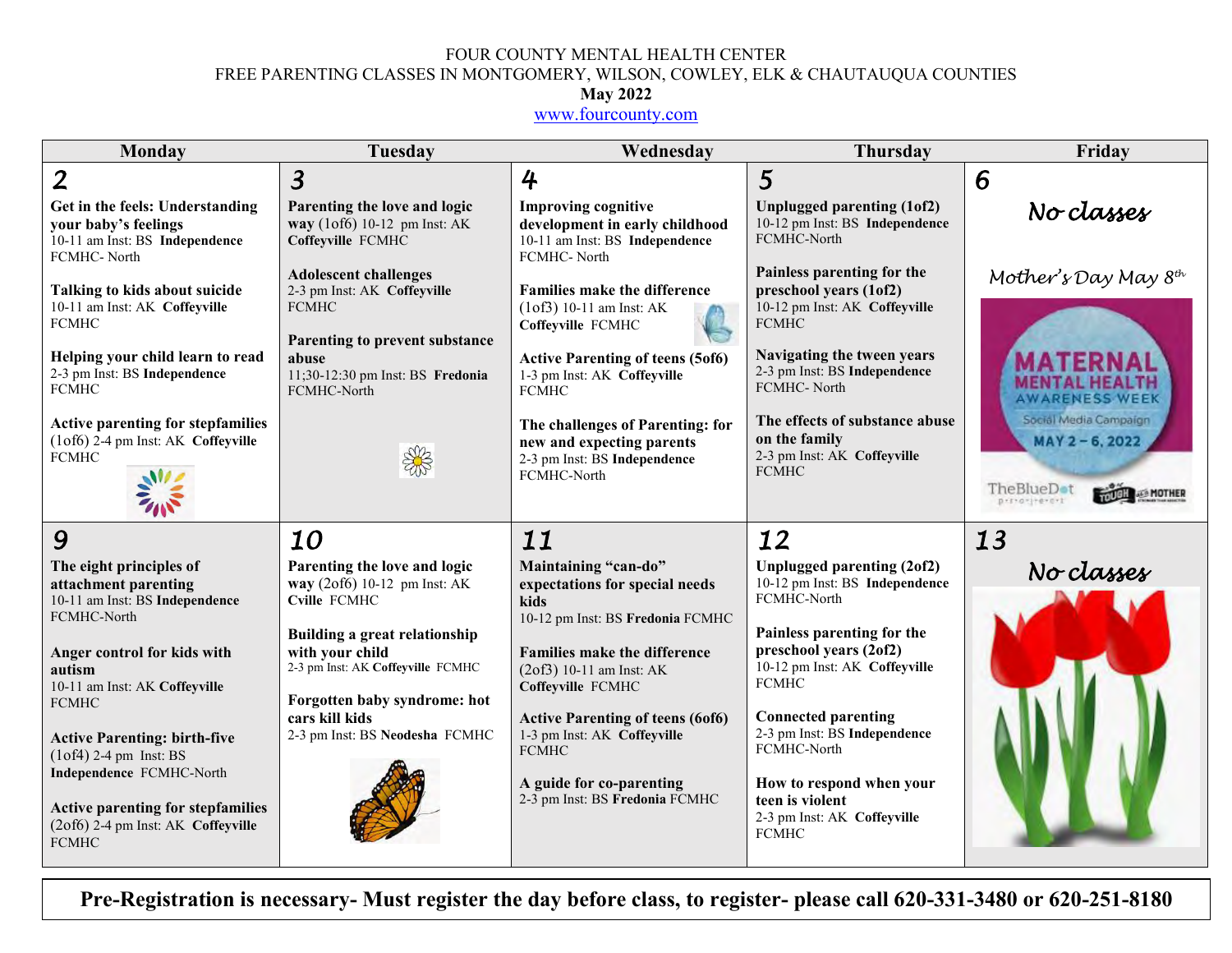#### FOUR COUNTY MENTAL HEALTH CENTER FREE PARENTING CLASSES IN MONTGOMERY, WILSON, COWLEY, ELK & CHAUTAUQUA COUNTIES

#### **May 2022**

[www.fourcounty.com](http://www.fourcounty.com/)

| 16<br>Kids and Vaping: what parents<br>need to know<br>10-11 am Inst: BS Independence<br>FCMHC-North<br>Depression in teens: recognizing<br>the signs<br>10-11 am Inst: AK Coffeyville<br><b>CMHC</b><br><b>Active Parenting: birth-five</b><br>$(2of4)$ 2-4 pm Inst: BS<br>Independence FCMHC-North<br>Active parenting for stepfamilies<br>(3of6) 2-4 pm Inst: AK Coffeyville<br><b>FCMHC</b> | 17<br>When "no" stops working.<br><b>Managing difficult behavior</b><br>10-11 am Inst: BS Neodesha<br><b>FCMHC</b><br>Parenting the love and logic<br>way (3of6) 10-12 pm Inst: AK<br>Coffeyville FCMHC<br><b>Sibling Rivalry</b><br>2-4 pm Inst: AK Coffeyville<br><b>FCMHC</b> | 18<br>The happiest baby on the block<br>10-11 pm Inst: BS Independence<br>FCMHC-North<br><b>Families make the difference</b><br>$(3 of 3) 10-11$ am Inst: AK<br>Coffeyville FCMHC<br>Early childhood parenting made<br>fun $(5 \circ f5)$<br>1-3 pm Inst: AK Coffeyville CMHC<br>The happiest toddler on the<br>block)<br>2-3 pm Inst: BS Independence<br>FCMHC-North | 19<br>Building resilience in uncertain<br>times<br>10-11 am Inst: BS Independence<br>FCMHC-North<br>Helping kid manage stress<br>10-11 am Inst: AK Coffeyville<br><b>FCMHC</b><br>\$<br>Helping kids cope after a<br>traumatic event<br>1-2 pm Inst: AK Coffeyville<br><b>FCMHC</b><br>Discipline makes the difference<br>2-3 pm Inst: BS Independence<br>FCMHC-North | 20<br>No classes        |
|-------------------------------------------------------------------------------------------------------------------------------------------------------------------------------------------------------------------------------------------------------------------------------------------------------------------------------------------------------------------------------------------------|----------------------------------------------------------------------------------------------------------------------------------------------------------------------------------------------------------------------------------------------------------------------------------|-----------------------------------------------------------------------------------------------------------------------------------------------------------------------------------------------------------------------------------------------------------------------------------------------------------------------------------------------------------------------|-----------------------------------------------------------------------------------------------------------------------------------------------------------------------------------------------------------------------------------------------------------------------------------------------------------------------------------------------------------------------|-------------------------|
| 23<br><b>Active parenting for stepfamilies</b>                                                                                                                                                                                                                                                                                                                                                  | 24<br>12 Essential parenting skills<br>10-11 pm Inst: BS Cowley FCMHC-                                                                                                                                                                                                           | 25<br>Gaining back control: coping with<br>postpartum depression                                                                                                                                                                                                                                                                                                      | 26<br>Didn't I tell you to take out<br>the trash                                                                                                                                                                                                                                                                                                                      | 27<br><b>No classes</b> |
| (4of6) 2-4 pm Inst: AK Coffeyville<br><b>FCMHC</b><br><b>Preventing power struggles</b><br>2-3 pm Inst: BS Fredonia FCMHC                                                                                                                                                                                                                                                                       | Parenting the love and logic<br>way (4of6) 10-12 pm Inst: AK<br>Coffeyville FCMHC                                                                                                                                                                                                | 10-11 am Inst: BS Independence<br>FCMHC-North<br><b>Understanding self-harming</b><br>behaviors in kids and                                                                                                                                                                                                                                                           | 10-12 pm Inst: BS Independence<br>FCMHC-North<br>Teaching kids about healthy<br>boundaries                                                                                                                                                                                                                                                                            |                         |
|                                                                                                                                                                                                                                                                                                                                                                                                 | <b>Real world parenting solutions</b><br>2-4 pm Inst: AK Coffeyville<br><b>FCMHC</b>                                                                                                                                                                                             | adolescents<br>10-11 am Inst: AK Coffeyville<br><b>FCMHC</b><br>Parenting kids with anxiety<br>1-2 pm Inst: AK Coffeyville FCMHC<br><b>Active Parenting: birth-five</b><br>$(3of4)$ 2-4 pm Inst: BS<br>Independence FCMHC-North                                                                                                                                       | 10-11 am Inst: AK Coffeyville<br><b>FCMHC</b><br>Discipline strategies for kids<br>with ADHD<br>2-3 pm Inst: BS Independence<br>FCMHC-North<br><b>Parent Education support</b><br>group<br>1-2 pm Inst: AK Coffeyville<br><b>FCMHC</b>                                                                                                                                |                         |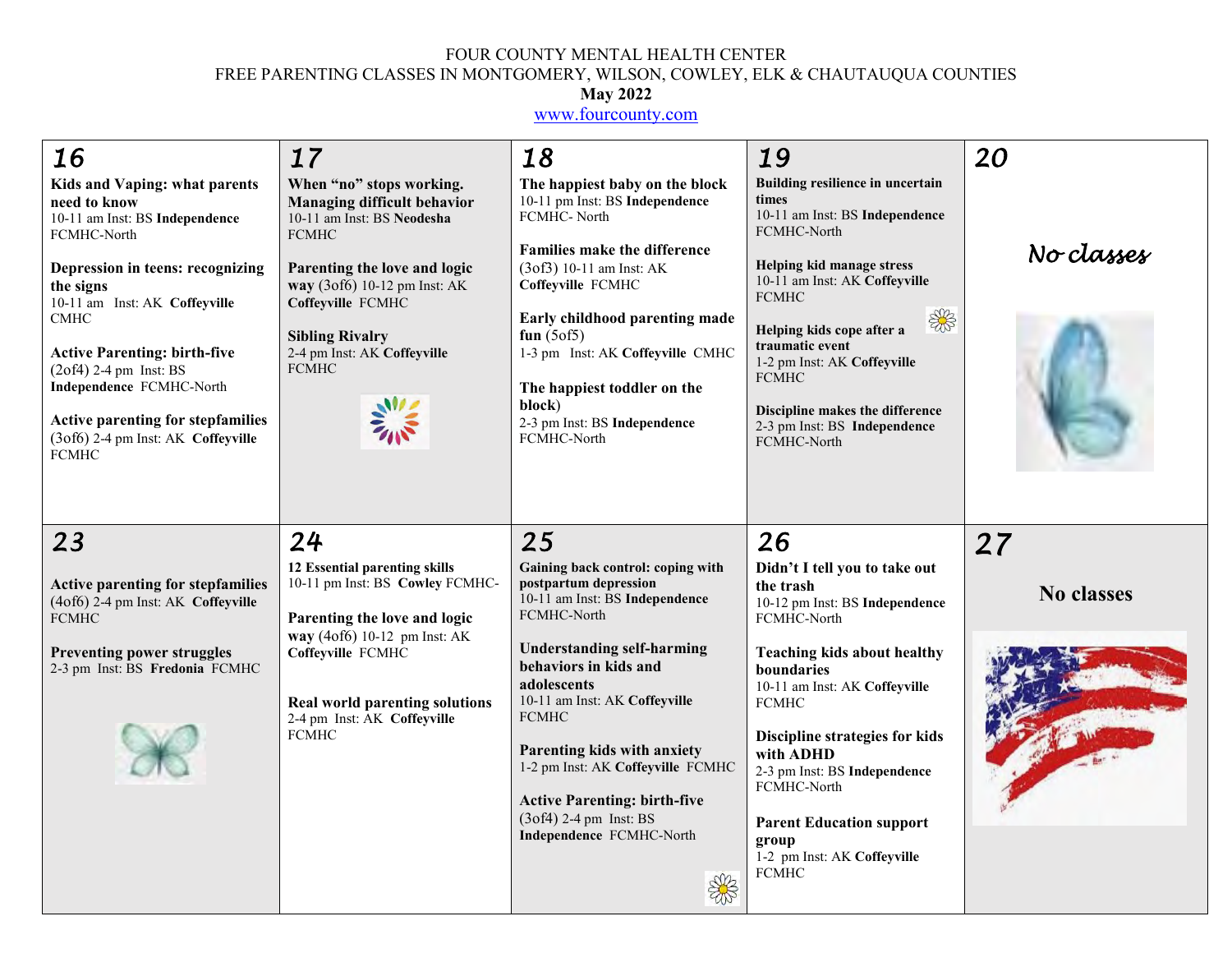### FOUR COUNTY MENTAL HEALTH CENTER FREE PARENTING CLASSES IN MONTGOMERY, WILSON, COWLEY, ELK & CHAUTAUQUA COUNTIES

**May 2022**

[www.fourcounty.com](http://www.fourcounty.com/)

| 30                                   | 31                                                                                                                                                                                                                                                                                                                                                                          |  |                                                                                                                     |
|--------------------------------------|-----------------------------------------------------------------------------------------------------------------------------------------------------------------------------------------------------------------------------------------------------------------------------------------------------------------------------------------------------------------------------|--|---------------------------------------------------------------------------------------------------------------------|
| MEMORIAL DAY<br>- REMEMBER AND HONOR | <b>Prenatal health and nutrition</b><br>10-11 am Inst: BS Independence<br>FCMHC-North<br>Parenting the love and logic<br>way (5of6) 10-12 pm Inst: AK<br>Coffeyville FCMHC<br>Love and logic: success with<br>under-achievers<br>2-4 pm Inst: AK Coffeyville<br><b>FCMHC</b><br><b>Active Parenting: birth-five</b><br>$(4of4)$ 2-4 pm Inst: BS<br>Independence FCMHC-North |  | @Connections Transportation<br>Offered (ask when registering)<br>%Babysitting Is Available (ask<br>when registering |

## Virtual options available! For more information, email **Barbara Shoop** at **bshoop**@fourcounty.com



**Pre-Registration is necessary- Must register the day before class, to register- please call 620-331-3480 or 620-251-8180**